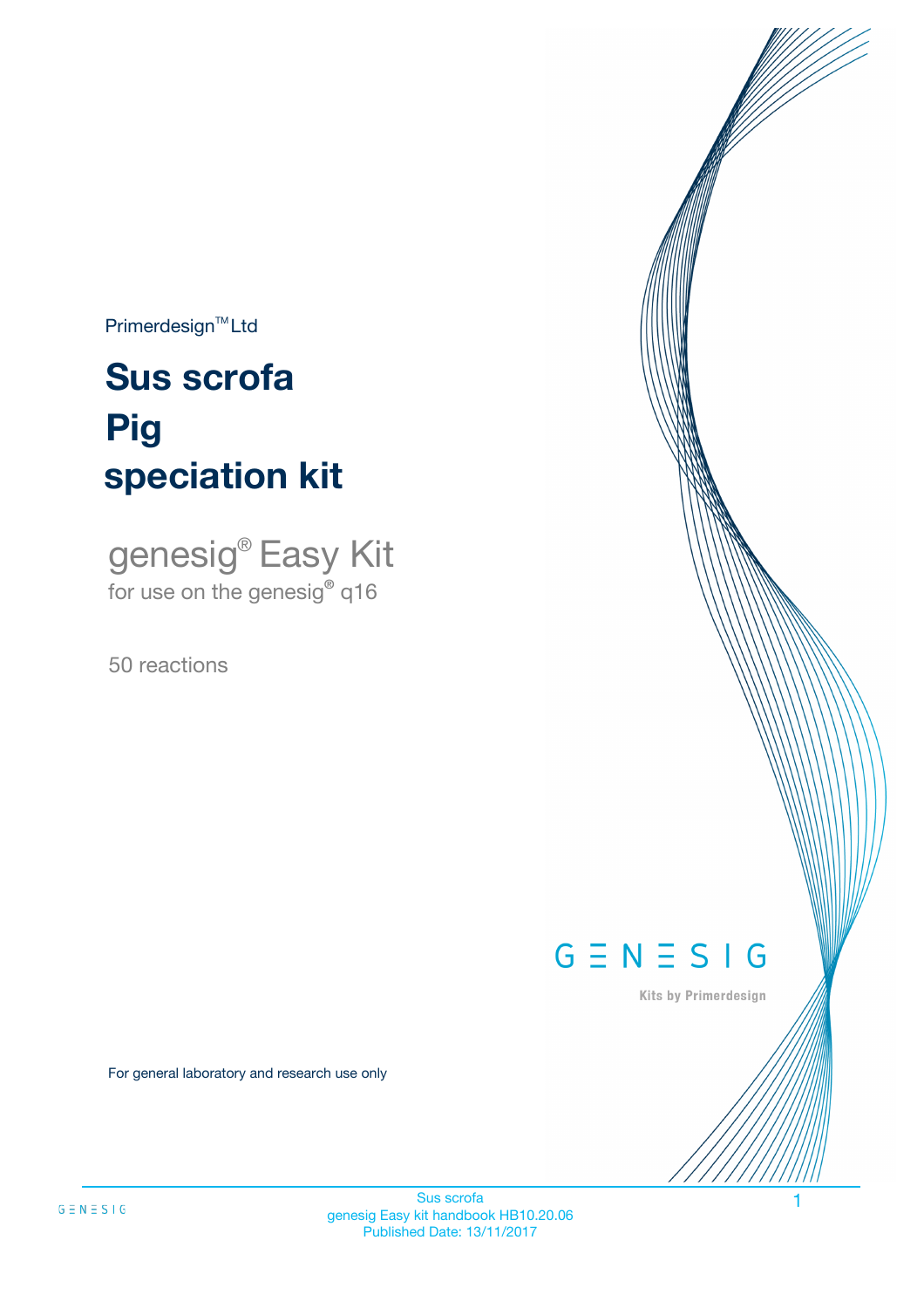# genesig® Easy: at a glance guide

#### **For each DNA test**

| Component        | Volume          | Lab-in-a-box pipette |  |
|------------------|-----------------|----------------------|--|
| Pig reaction mix | 10 <sub>µ</sub> |                      |  |
| Your DNA sample  | $10 \mu$        |                      |  |

#### **For each positive control**

| Component                 | <b>Volume</b>   | Lab-in-a-box pipette |  |
|---------------------------|-----------------|----------------------|--|
| Pig reaction mix          | 10 <sub>µ</sub> |                      |  |
| Positive control template | 10 <sub>µ</sub> |                      |  |

#### **For each negative control**

| Component        | <b>Volume</b>   | Lab-in-a-box pipette |  |
|------------------|-----------------|----------------------|--|
| Pig reaction mix | 10 <sub>µ</sub> |                      |  |
| <b>Water</b>     | $10 \mu$        |                      |  |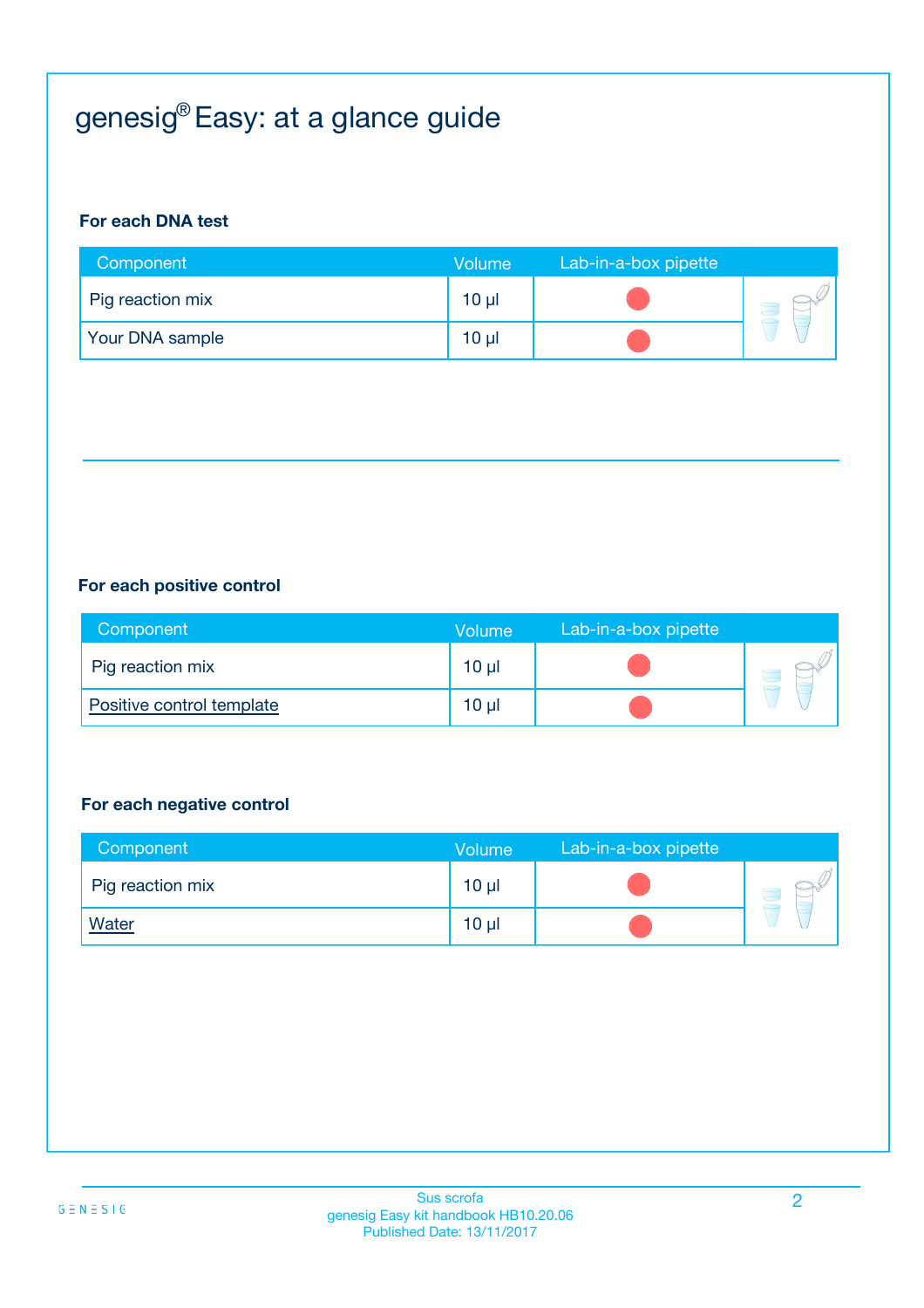# Kit Contents



# Reagents and equipment to be supplied by the user

#### **genesig® q16 instrument**

#### **genesig® Easy DNA/RNA Extraction Kit**

This kit is designed to work well with all processes that yield high quality DNA but the genesig Easy extraction method is recommended for ease of use.

#### **genesig® Lab-In-A-Box**

The genesig Lab-In-A-Box contains all of the pipettes, tips and racks that you will need to use a genesig Easy kit. Alternatively if you already have these components and equipment then these can be used instead.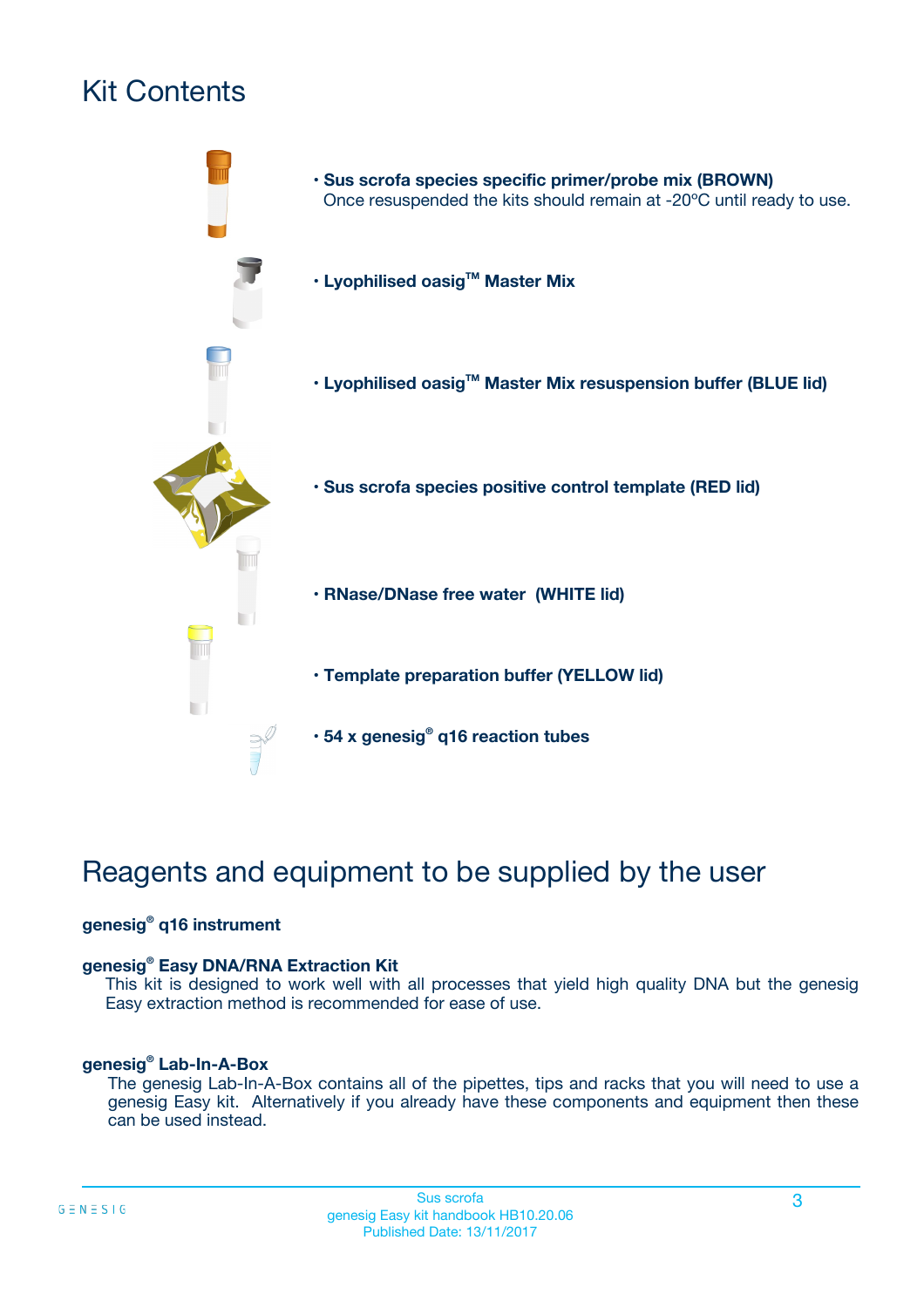# Step-by-step guide

### 1. Create your reaction mix



Use the blue pipette to transfer 500µl**\*** of the oasig Master Mix resuspension buffer into the tube of lyophilised oasig Master Mix and mix well by gently swirling. Then transfer all of that master mix into the brown tube labelled Pig primers/probe.

**\***Transfering 525µl of the oasig Master Mix resuspension buffer to your oasig Master Mix (instead of the 500µl recommended above) will enable you to take full advantage of the 50 reactions by accounting for volume losses during pipetting. In order to do so with the genesig Easy fixed volume pipettes use 1x blue, 2x red and 1x grey pipettes to make the total volume. Please be assured that this will not adversely affect the efficiency of the test.

Cap and shake tube to mix. A thorough shake is essential to ensure that all components are resuspended. **Failure to mix well can produce poor kit performance.**

Leave to stand for 5 minutes. Now your reaction mix is ready to use.

Store the reaction mix in the freezer from hereon.

#### Top tip

- Ensure that the reaction mix is mixed thoroughly before each use by shaking.
- **•** Once resuspended do not expose genesig Easy kit to temperatures above -20°C for longer than 30 minutes at a time.

## 2. Add reaction mix to all reaction tubes



For every reaction to be run, use the red pipette to add 10µl of your Pig reaction mix to every tube.

#### Top tip

- Always pipette the reaction mix directly into the bottom of the tube.
- You can label the tube lids to aid your reaction setup but avoid labelling tube sides.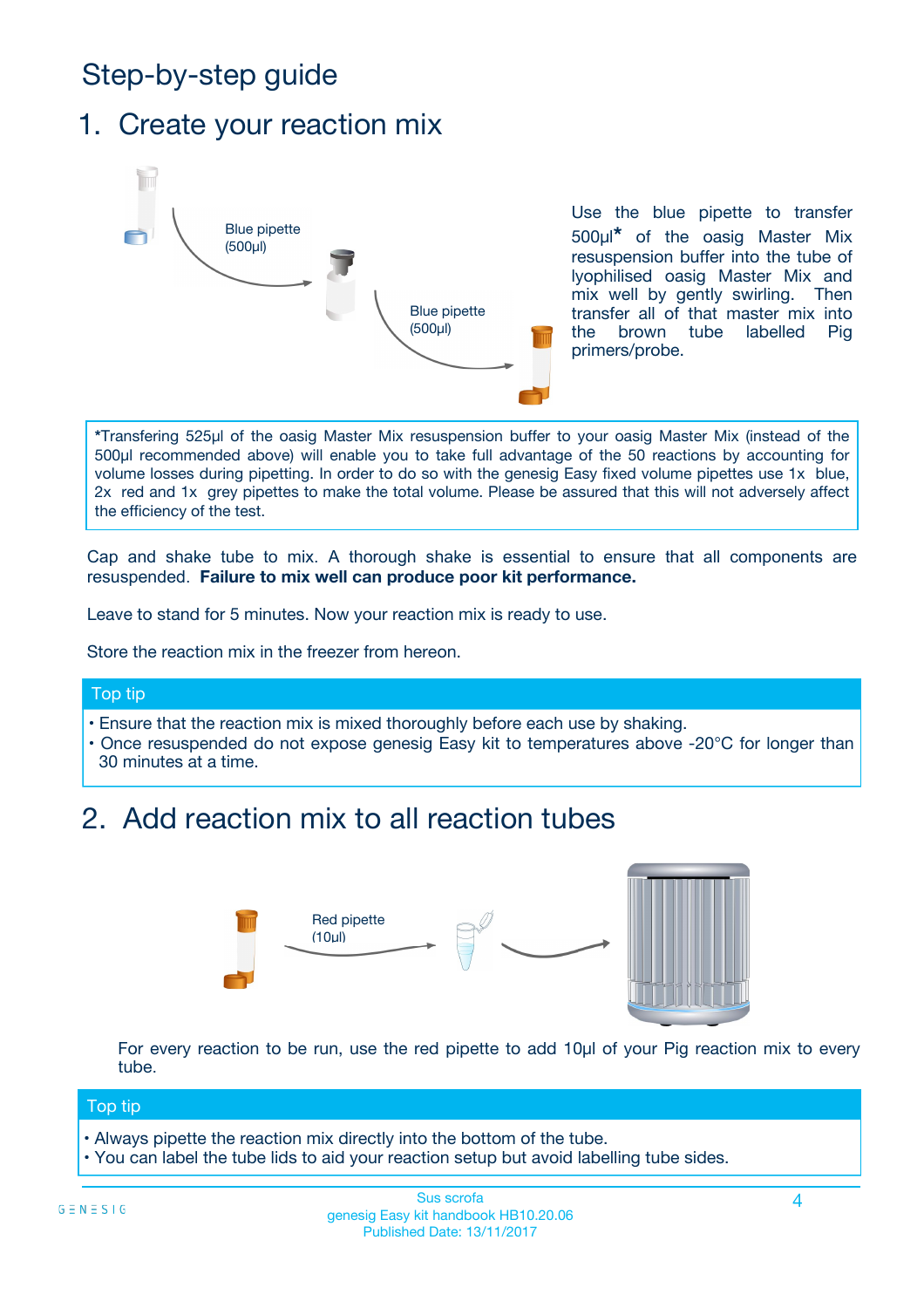# 3. Negative control



For each test you will require a negative control. Instead of DNA, water is used. This sample should prove negative thus proving that all of your positive samples really are positive.

To create a negative control reaction simply use the red pipette to add 10µl of the water to the required reaction tubes. Close these tubes after adding the water.

Because some genesig kit targets are common in the environment you may occasionally see a "late" signal in the negative control. The q16 software will take this into account accordingly.

#### Top tip

**•** Always add the water to the side of the tube to reduce the introduction of bubbles.

### 4. Set up a test



For each sample you wish to analyse, use the red pipette to add 10µl of your DNA sample to the required reaction tubes. Close these tubes after adding the sample. Always change pipette tips between samples.

#### Top tip

**•** Always add the DNA sample to the side of the tube to reduce the introduction of bubbles.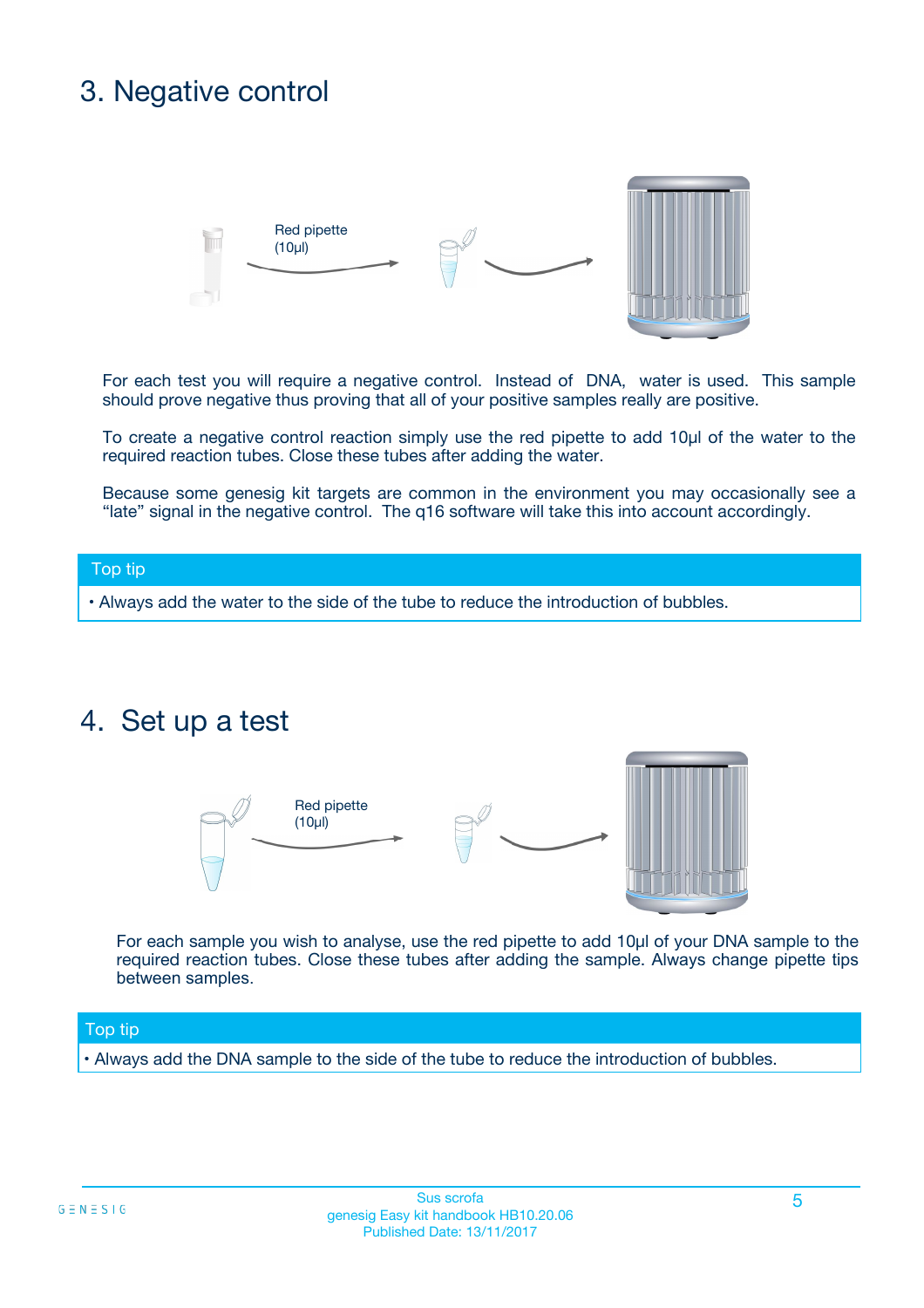# 5. Positive control



Use the white pipette to transfer 200µl of template preparation buffer into the positive control template tube. Cap and shake tube to mix.

Each time you run a test you will require a positive control. This is a small portion of DNA from your species of interest. It serves two purposes:

1. It will always test positive so it shows that everything is working as it should be.

2. The q16 software knows how much DNA is present in the positive control. It uses this information to internally calibrate every test. This is essential to give accurate information about the percentage of DNA in your sample that is from your species of interest.

To create a positive control reaction, simply use 10µl of the positive control instead of your DNA sample.



Take great care when setting up your positive control. The positive control template has the potential to give you a false positive signal in your other samples. Set positive controls up last after all other sample tubes are closed. Always change pipette tips between samples. You may even choose to set up positive controls in a separate room.

#### Top tip

**•** Always add the positive control to the side of the tube to reduce the introduction of bubbles.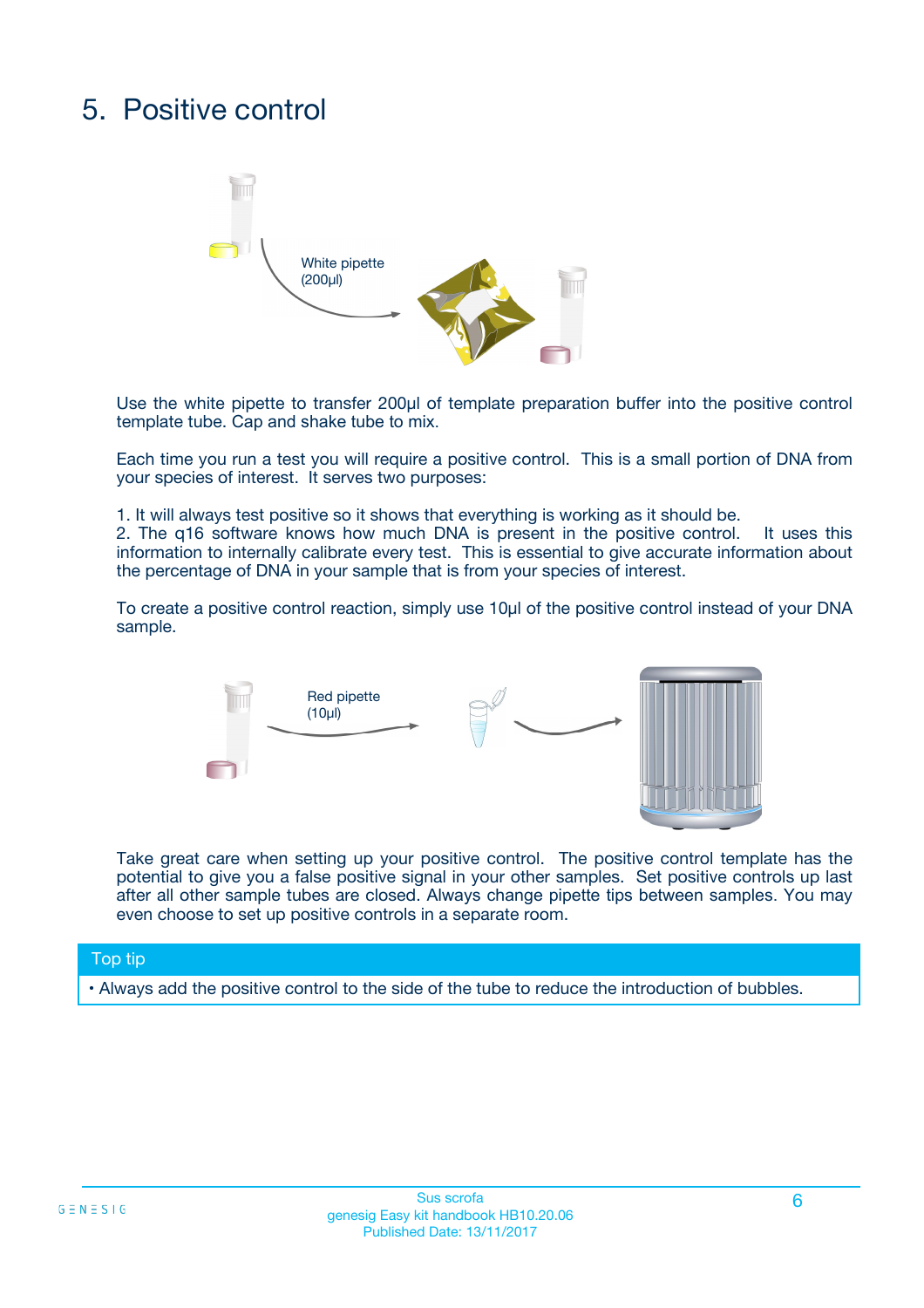# 6. Running the test

Place the tubes into the correct positions in your q16 as defined by the software, this may include positioning of empty tubes to ensure that the q16 lid is balanced. The run can then be started.

|                      | genesig q16 PCR software - 1.2                                                    |                                     | $\Box$                                                                     |
|----------------------|-----------------------------------------------------------------------------------|-------------------------------------|----------------------------------------------------------------------------|
|                      | <b>Open Experiments:</b><br>Unsaved (New Experiment 2<br>$\overline{\phantom{a}}$ | <b>E</b> Open<br>Save<br>$\Box$ New | Save As<br>$G \equiv N \equiv S \mid G$<br><b>C</b> Close<br>Configuration |
| Stages:              | Setup<br><b>Results</b>                                                           |                                     |                                                                            |
| <b>Notes</b>         |                                                                                   | <b>Samples</b>                      | <b>Tests</b>                                                               |
|                      | <b>Name and Details</b>                                                           | Note<br>Color<br>Name               | Color<br>Name<br>Note                                                      |
|                      | New Experiment 2017-10-26 11:06                                                   | Sample 1                            | 유<br>÷<br>Test <sub>1</sub>                                                |
|                      | Kit type: genesig® Easy Target Detection kit                                      | Sample 2                            |                                                                            |
|                      | Instrument Id.:                                                                   | Sample 3                            | $\qquad \qquad \blacksquare$<br>$\qquad \qquad \blacksquare$               |
|                      | <b>Run Completion Time:</b>                                                       | Sample 4                            |                                                                            |
| <b>Notes</b>         | $\blacktriangle$                                                                  | Sample 5                            | ♦                                                                          |
|                      |                                                                                   |                                     | 4                                                                          |
|                      |                                                                                   |                                     |                                                                            |
|                      |                                                                                   |                                     | ÷<br>€                                                                     |
|                      | $\overline{\mathbf{v}}$                                                           |                                     |                                                                            |
| <b>Well Contents</b> |                                                                                   |                                     | Run                                                                        |
| Pos.                 | Test                                                                              | Sample                              | <b>Run Status</b>                                                          |
| 1                    | Test 1                                                                            | <b>Negative Control</b>             | $\blacktriangle$                                                           |
| $\overline{2}$       | Test 1                                                                            | <b>Positive Control</b>             |                                                                            |
| 3                    | Test 1                                                                            | Sample 1                            | Show full log                                                              |
| $\overline{4}$       | Test 1                                                                            | Sample 2                            |                                                                            |
| 5                    | Test 1                                                                            | Sample 3                            | <b>Run Control</b>                                                         |
| 6                    | Test 1                                                                            | Sample 4                            |                                                                            |
| $\overline{7}$       | Test 1                                                                            | Sample 5                            |                                                                            |
|                      |                                                                                   |                                     |                                                                            |
| 8                    |                                                                                   |                                     | $\triangleright$ Start Run<br>Abort Run<br>$\overline{\mathbf v}$          |

#### Top tip

- Before loading tubes into the q16, check for bubbles! Flick the bottom of the tubes to remove any bubbles that may have formed during the test setup.
- Apply centrifugal force with a sharp wrist action to ensure all solution is at the bottom of the reaction tube.
- When repeating a test you can use a previous file as a template by clicking 'open' then selecting File name > Files of Type > Experiment file as template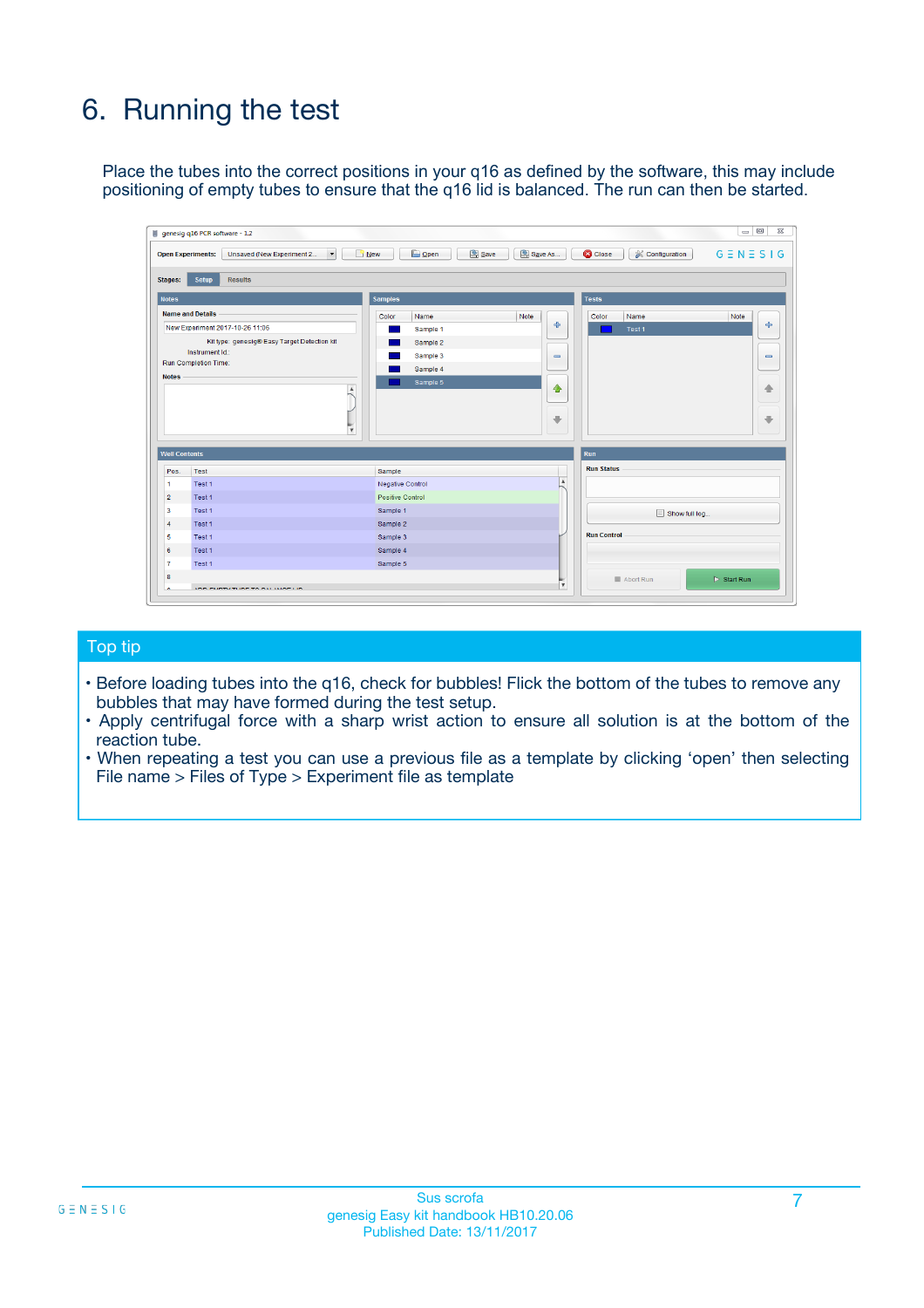### What do my results mean?

Analysis of your data is carried out automatically by the genesig q16. The following information is designed to help you fully understand a result or to troubleshoot:

### "Positive"

#### **Explanation**

Your sample has produced a positive result. Your target of interest is present and you can use the reported percentage.

### "Negative"

#### **Explanation**

Your sample has produced a negative result. The target is not present in your sample.

### "Test contaminated"

#### **Explanation**

The Negative Control should be completely free of any DNA. If you see this error message it means that at some point during the setup, the Negative Control has been contaminated with DNA and has given a positive signal. This contamination has invalidated the test. The Positive Control and your test samples are both possible sources of contaminating DNA. The genesig q16 reaction tubes from previous runs will also contain very high amounts of DNA so it is important that these are carefully disposed of after the run is completed and NEVER OPENED. It may be the case that your kits have become contaminated which will lead to the same problem occurring repeatedly.

#### **Solutions**

1. Clean your working area using a commercial DNA remover solution to ensure the area is DNA free at the start of your run and re-run the test

2. If the problem persists then the kit has become contaminated and it will have to be discarded and replaced with a new kit. When you open the new kit, run a simple test to show that changing the kit has solved the problem. Prepare a test which includes only the Positive Control, the Negative Control and one 'mock sample'. For the 'mock sample' add water instead of any sample DNA. The result for the Negative Control and the mock sample should be negative indicating that contamination is no longer present.

#### **Preventive action**

An ideal lab set-up has a 'Clean area' where the test reagents are prepared and a 'sample area' where DNA samples and the Positive Control template are handled. The best workflow involves setting up all the test components (excluding the positive control template) in the clean area and then moving the tests to the sample area for sample and Positive Control addition. If this method is followed then the kit components are always kept away from possible sources of contamination. For extra security the Negative Control can be completely prepared and sealed in the clean area. All work areas should be decontaminated regularly with DNA remover.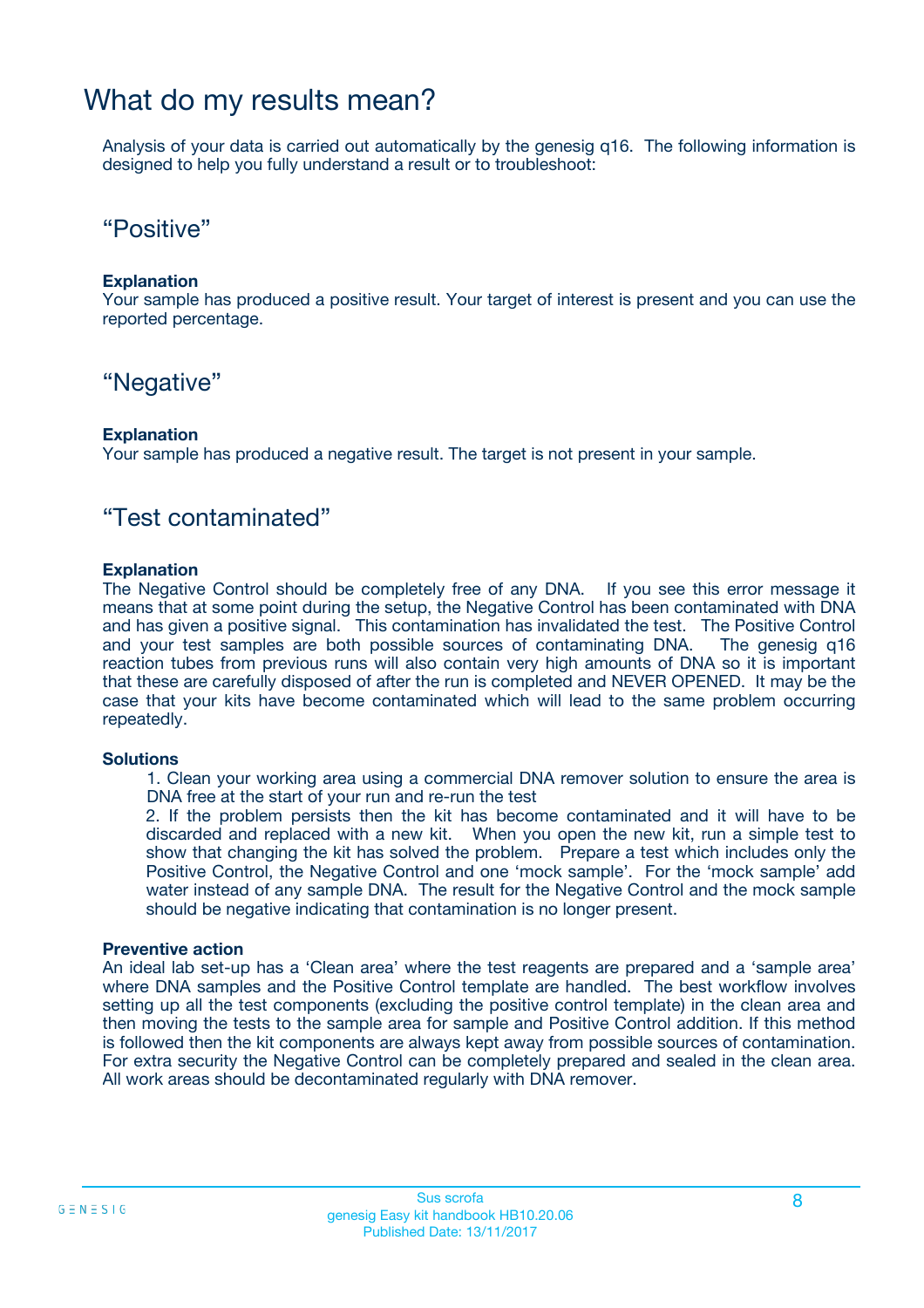#### **Explanation - If positive control has failed**

The test has failed because the Positive Control has not worked. The Positive Control is present to show that all aspects of the test are working correctly together. When this control test fails, the test as a whole is invalidated. This finding indicates that a problem has occurred in the reaction set-up part of the experiment and has nothing to do with sample preparation.

#### **Solutions**

- 1. Check the entire workflow and test set-up to look for any user errors, then repeat the test e.g. have the right colour pipettes and solutions been used with the correct tubes?
- 2. Ensure the positive and negative controls are inserted into the correct wells of your q16.

3. A component of the test may have 'gone off' due to handing errors, incorrect storage or exceeding the shelf life. When you open a new kit, run a simple test to show that changing the kit has solved the problem. Prepare a test which includes only the Positive Control, the Negative Control and one 'mock sample'. For the 'mock sample' add internal control template instead of any sample DNA. If the Positive Control works, the mock sample will now be called as a negative result.

#### **Explanation - If positive control has passed**

The test has failed because the sample is not suitable for qPCR testing. This particular sample has failed because it contains one or more factors that are inhibitory to PCR. This has compromised accuracy and precision of the quantitative reporting, resulting in a reported speciation percentage greater than 100%.

#### **Solutions**

- 1. Dilute the extracted sample 1:10 in water to "dilute out" the PCR inhibitors.
- 2. Check the sample preparation protocol to look for any user errors, then repeat.

3. PCR inhibitors can result from overloading the DNA/RNA sample preparation protocol with too much starting material. Try reducing the amount of starting material (by a factor of 2) then repeat.

### "Positive result lower than test sensitivity"

#### **Explanation**

The test is positive so if you are only interested in obtaining a 'present or absent' answer for your sample then your result is reliable. However, if the calculated percentage falls outside the accurate range for the test the exact percentage cannot accurately be calculated. Nonetheless a semi-quantitative result can be reported based on the "% sensitivity" column. e.g. If the "% sensitivity" is reported at "1%" then the sample can be reported as "positive test with less than 1% presence of species of interest". If you require more accurate information for your sample then proceed with the solutions below.

#### **Solutions**

1. A higher quality of sample containing more DNA will yield a more sensitive test. Try increasing the concentration of sample that is added to the Sample Prep Solutions stage during the extraction.

2. If you cannot increase the amount of sample, check the sample preparation protocol to look for any user errors then repeat.

3. Poor quality samples can result from overloading the sample preparation protocol with too much starting material. Try reducing the amount of starting material then repeat.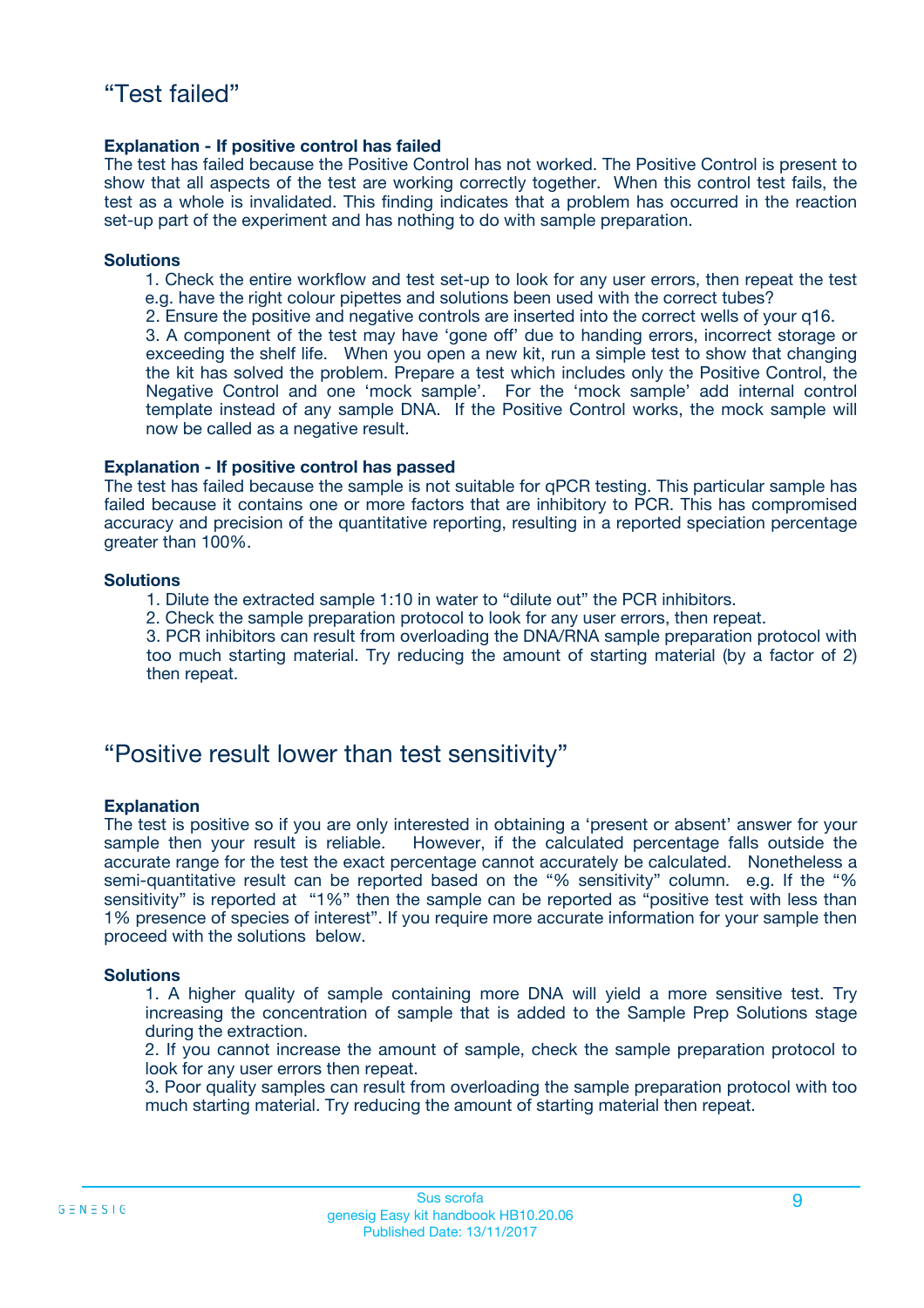### "Test failed and is contaminated"

#### **Explanation**

The Positive Control is indicating test failure, and the Negative Control is indicating test contamination. Please read the "Test Failed" and "Test contamination" sections of this technical support handbook for a further explanation.

#### **Solution**

1. For appropriate solutions, read both the "Test failed" and "Test contaminated" sections of this handbook.

### "Low level of universal target DNA"

#### **Explanation**

The test has failed because either the sample quality or quantity was too low. This has been identified by the universal target and may be caused by the sample having been compromised or a low amount of the universal target being present in the starting material. In either case the sample will not be fit for analysis.

#### **Solutions**

1. Try increasing the amount of sample that is added to the Sample Prep Solution stage during the extraction.

2. If you cannot increase the amount of sample, check the sample preparation protocol to look for any user errors then repeat.

3. Poor quality samples can result from overloading the sample preparation protocol with too much starting material. Try reducing the amount of starting material then repeat.

### "Positive - Caution, low level of universal target DNA"

#### **Explanation**

The test is positive so if you are only interested in obtaining a 'present or absent' answer for your sample then your result is reliable. However, the quantification has failed because either the sample quality or quantity was too low. The signal produced by the universal target acts as an endogenous control, identifying the quantity of DNA in the sample form which the species percentage is calculated. In this case the total level of DNA was not high enough. This will occur if the sample quality has been compromised or if a low amount of universal target was present in the starting material.

#### **Solutions**

For appropriate solutions read the "Low level of universal target DNA" section of this handbook.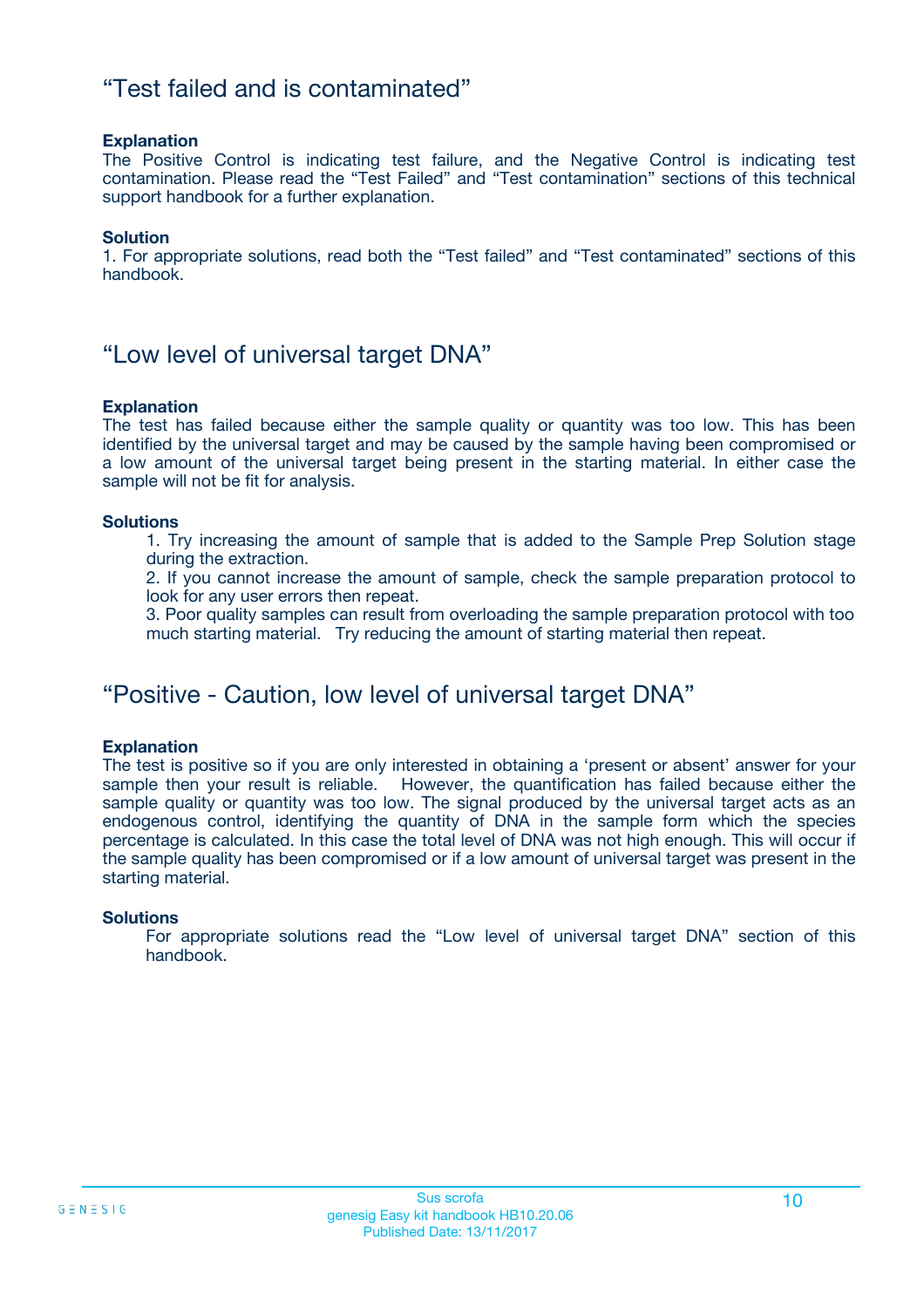# Speciation by qPCR

This kit provides a method for detecting Sus scrofa mitochondrial DNA that may be present in a food sample. The kit is based on the PCR amplification of a unique species specific tag present in the mitochondrial genome of that species. The mitochondrial genome is an ideal target since it has been sequenced for many different species. This allows comprehensive bioinformatics analysis followed by careful design to ensure specific detection of the desired species whilst excluding detection of other related species. Furthermore, since there are multiple copies of each mitochondrial genome within each cell, the detection sensitivity for this kit is up to 100 times greater than that of a test which targets a single copy locus within the nuclear DNA genome.

The test works by detecting the level of DNA present from the animal of interest and then compares that to the total level of animal DNA in the sample.

If testing a non-animal sample the genesig Easy AnimalFINDER kits will be more appropriate as they do not require the detection of the universal meat/fish endogenous control.

### **Sensitivity**

Under optimal conditions, the kit provides exceptional sensitivity and will detect adulterated foodstuffs. Detection of less than 0.1% adulteration is possible.

The sensitivity depends on the quality of the DNA sample that you use. Greater sensitivity is possible with higher levels of good quality DNA. The genesig q16 will automatically assess the DNA quality and report on the sensitivity of each test on a case-by-case basis.

### **Specificity**

The kit is designed to specifically detect Pig species that are relevant to the food industry and to give negative detection on other possible animal species.

If you have a query about the detection status of a specific species or sub-species please enquire: enquiry@primerdesign.co.uk